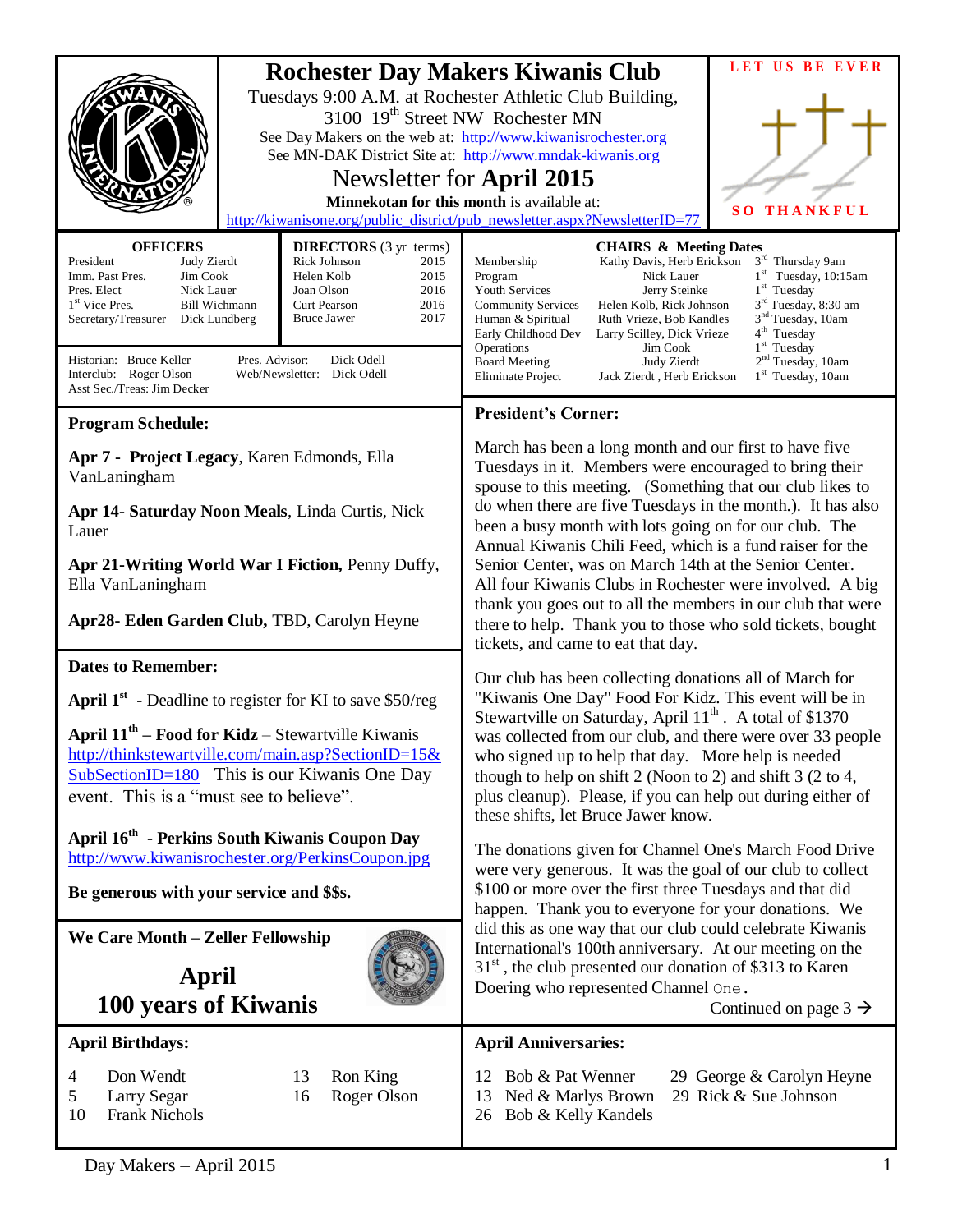# **Secretary/Treasurer's Report – March 2015**

| <b>Bank Balance 2/28/2015:</b> | \$6,989.51 |
|--------------------------------|------------|
| Administrative Account:        | \$3,785.77 |
| Service Account:               | \$3,057.30 |
| Bike Repair:                   | \$146.44   |

**Day Makers on leave:** Don Cain, Ron King, Sara King

**February Service Hour Statistics:** 727 hours by 37 members, 49% Participation.

## March 2015 Board Meeting Summary

A Rochester Fest Parade float to acknowledge, and celebrate the  $100<sup>th</sup>$  anniversary of Kiwanis was proposed at our January meeting. All of the Region 7 Clubs have been contacted to see if there is interest, but to date there has been no responses. Rochester Fest has been contacted. The parade registration cost is minimal, and we have been assured placement if registration is pursued. The deadline for parade registration is in April. The board committed to make a final decision at the April  $14<sup>th</sup>$  Board meeting.

Our former meeting site at Flamingo Bingo, now under the management of the Elks Club, may become available to us again. Jack and Judy Zierdt volunteered to follow up on this possible opportunity. The Zierdt's were directed to follow-up with the Elks Club and report back to the board. No new information at this meeting.

The board decided that our club will cooperate with the other Rochester Kiwanis Clubs in sponsoring an ad in the Post Bulletin Service Club Directory. Our cost is \$50.

# **COMMITTEE REPORTS**

**Membership –** Following up on members that have not attended meetings recently.

**Community Service –** Committee meeting next week. Looking at more opportunities at the Library.

**Program-** Programs are scheduled through April. Committee is looking for off-site meeting opportunities

Continued Next Column  $\rightarrow$ 

**Kiwanis Mission Statement:**

**Kiwanis is a global organization of volunteers dedicated to** *improving* **the world one child and one community at a time.**

#### **Secy/Treasureer's Report:** continued

**Operations-** New meeting room set-up instructions are being written for our new space.

**Public Relations-** Bob Nowicki is dong publicity for the upcoming Chili Feed at the Senior Center.

#### **Human & Spiritual Values- N/A**

**Early Childhood Development-** The committee is attempting to locate the banner that was previously used for the Hockey Tournament and Rochester Fest.

**Youth Services-** The District Key Club is coming up in mid April in St. Cloud. The committee is looking for drivers.

**ELIMINATE**- The Herberger's spring bonus will be coming soon. We should net \$1,200 total after the bonus for the Spring effort. The Fargo Club does \$2,500 in a year, and we should be able to also. There is one Zeller in process.

# **Richard Lundberg,** Secy/Treasurer

#### **April is Kiwanis Membership Month:**

Let's keep our focus on growing our club both in service and in membership. Think how much more we could do in our community and schools if we had just 5 new members in the next two months.

When was the last time you (or I) asked someone to come to one of our meetings or go with you on a service project.

If we don't ask, our friends and acquaintances they may never have a chance to say YES, to service.

If someone asked you, "What is Kiwanis and why are you a member?" Do you have a  $1 - 2$  minute message ready to share? Click on the link below for membership ideas.

There are even more tips on membership at: <http://kiwanis.org/memberevent>

#### **Richard Odell**, Lt Governor Region 7

#### **Kiwanis International Annual Report 2014:**

The KI Annual Financial Report and Audit for 2014 is now available on the web at: <http://kiwanis.org/annualreport>

Those of you that are accounting oriented please enjoy the 36 pages. The report compares 2014 and 2013.

Dick Odell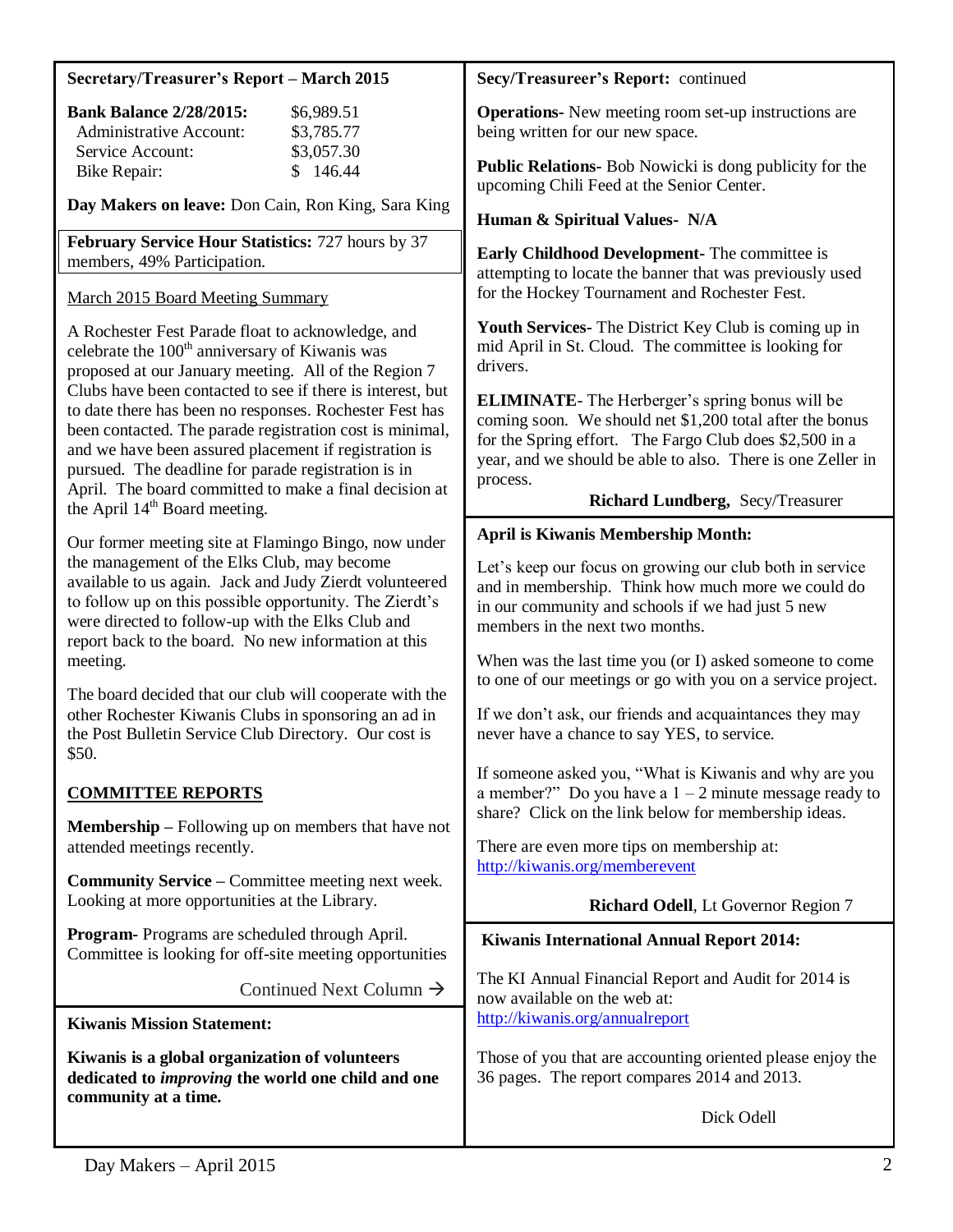# **K-Kids Harriet Bishop:**

The Harriet Bishop K-Kids recently completed a project for the Hugs For Hunter Foundation, which was formed in memory of Hunter Biermeier; a former Bishop student who tragically died in an ATV accident. It provides Teddy Bears and blankets to children in the hospital and or their siblings in the Rochester and LaCrosse area. The K-Kids presented \$385.50, (which they raised by sponsoring a hat day at Bishop), 25 Teddy Bears, and 17 blankets which they made to Hunter's mother.



The group takes a large leadership role at school, helping plan and promote special days and weeks. Currently they're working on the Channel One food drive at school by making posters and producing a video shown in each classroom and preparing a special surprise to the rooms that meet their goals. In the past they have assisted in the MnDak book project by reading to Headstart kids at Bishop, promoting Random Acts of Kindness week at school, Oscar's Day, and counting and sorting box top labels and milk caps.



This spring they plan on cleaning up the school yard, working in the flower garden at Bishop, and promoting Twins Day (either dress as a twin with a classmate or a baseball player). These kids really do understand the K-Kids pledge to show respect for their school and try to make the world a better place in which to live.

 **Rick Johnson,** coordinator

**President's Corner:** Continued from page 1

We have had some excellent programs this month. Each week the "Education Moment" has been very informative in educating us on our service projects and the duties of different positions members have in the club. We, also, had an "Information Moment".

Our 20th Zeller was awarded this month to Rick Johnson. Thanks, Rick, for taking advantage of the matching funds for a Zeller. Who will be next to donate a Zeller Award or a Hixson with the matching funds? On March 10th we had a very distinguished guest attend our meeting. Judi Rosendahl, our current Past Governor for the MN-DAK District, was in Rochester with a friend that was going through the Clinic. So, Judi decided she had the time to visit our club that day. She met and visited with many members that day.

Just a reminder for any of you that would be interested in helping the Century Key Club members with fund raising this spring. Here is their contact information [centurykeyclub1415@gmail.com.](mailto:centurykeyclub1415@gmail.com) With spring comes outside chores, and what better way is there than to have these students help you out.

Our trivia from the "Timeline of KI's History" for this month has to do with Circle K. "In 1947, the first Circle K International club, for male college and university students, is chartered."

> **Judy Zierdt** Day Makers President 2014-2015

**Today's Pun Humor:** For Geometry Majors

There were three Indian squaws. One slept on a deer skin, one slept on an elk skin, and the third slept on a hippopotamus skin. All three became pregnant. The first two each had a baby boy. The one who slept on the hippopotamus skin had twin boys. This just goes to prove that ... the squaw of the hippopotamus is equal to the sons of the squaws of the other two hides.

Do you remember ?  $C^{**}2 = A^{**}2 + B^{**}2$ 

A famous Viking explorer returned home from a voyage and found his name missing from the town register. His wife insisted on complaining to the local civic official who apologized profusely saying, "I must have taken Leif off my census."

Evidence has been found that William Tell and his family were avid bowlers. Unfortunately, all the Swiss league records were destroyed in a fire... and so we'll never know for whom the Tells bowled.

 **Dick Odell** (inspired by Jerry Steinke)